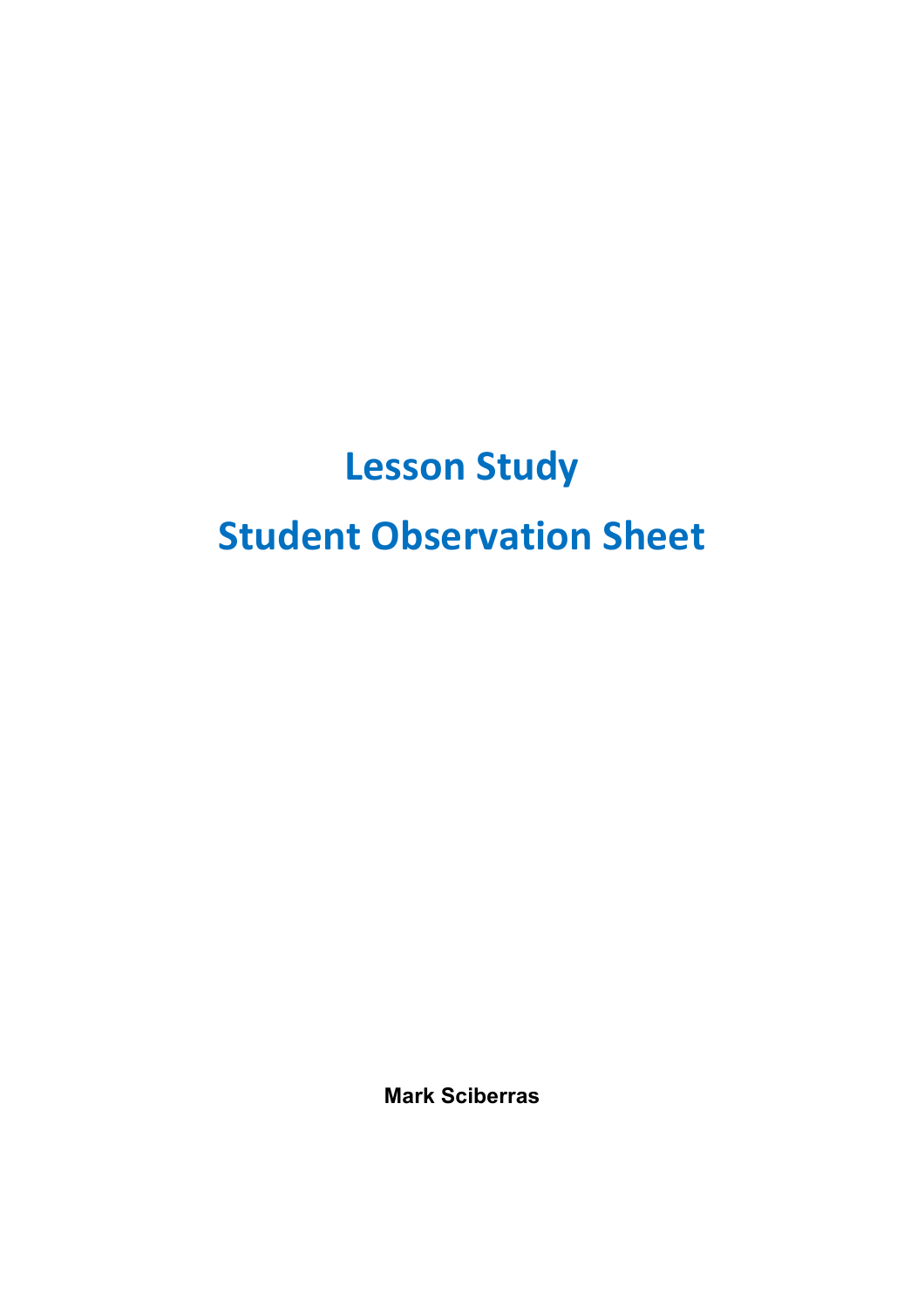## *Student name: \_\_\_\_\_\_\_\_\_\_\_\_\_\_\_\_\_\_\_\_\_\_\_\_\_\_\_\_\_\_\_\_\_\_\_\_\_\_\_\_\_*

Dear Observer,

I would like you to observe *one* particular student by paying attention to what he/she does, asks, writes, *responds* to the question posed, discusses with the rest of the group, reacts to the given tasks and his./her struggles. In the first phase students are divided in groups and presented with eight different switches which they need to investigate to identify their behaviour and understand how they operate.

| Phase 1:                |            |           |                    |  |
|-------------------------|------------|-----------|--------------------|--|
| The student:            | <b>Yes</b> | <b>No</b> | How is it evident? |  |
| Understands the task    |            |           |                    |  |
| and the work he/she     |            |           |                    |  |
| needs to do in relation |            |           |                    |  |
| to it.                  |            |           |                    |  |
| Engages                 |            |           |                    |  |
| himself/herself and     |            |           |                    |  |
| participates with the   |            |           |                    |  |
| rest of the group       |            |           |                    |  |
| Take initiatives to use |            |           |                    |  |
| the provided tools      |            |           |                    |  |
| such as the             |            |           |                    |  |
| multimeter and          |            |           |                    |  |
| tablets                 |            |           |                    |  |
| Shares his/her gained   |            |           |                    |  |
| knowledge with the      |            |           |                    |  |
| rest of the group       |            |           |                    |  |
| contributes to          |            |           |                    |  |
| discussion within their |            |           |                    |  |
| group                   |            |           |                    |  |

In the second phase, while the students remain grouped, each student has to read the given scenarios and analyse the given information related to them. Afterwards, they have to discuss each scenario to identify a particular switch/s which relate/s to the given circuit which corresponds to it.

| Phase 2:                |            |           |                    |  |
|-------------------------|------------|-----------|--------------------|--|
| The student:            | <b>Yes</b> | <b>No</b> | How is it evident? |  |
| reads carefully and     |            |           |                    |  |
| analyses the given      |            |           |                    |  |
| information related to  |            |           |                    |  |
| each scenario           |            |           |                    |  |
| contributes to          |            |           |                    |  |
| discussion within the   |            |           |                    |  |
| group                   |            |           |                    |  |
| agrees with the rest of |            |           |                    |  |
| the group towards the   |            |           |                    |  |
| decisions taken         |            |           |                    |  |

During the third phase, students have to build a circuit using the provided components and attach to it the switch or switches that they have identified in the previous stage. During this phase, students will be able to check their own reasoning based on the knowledge that they have acquired from the first phase.